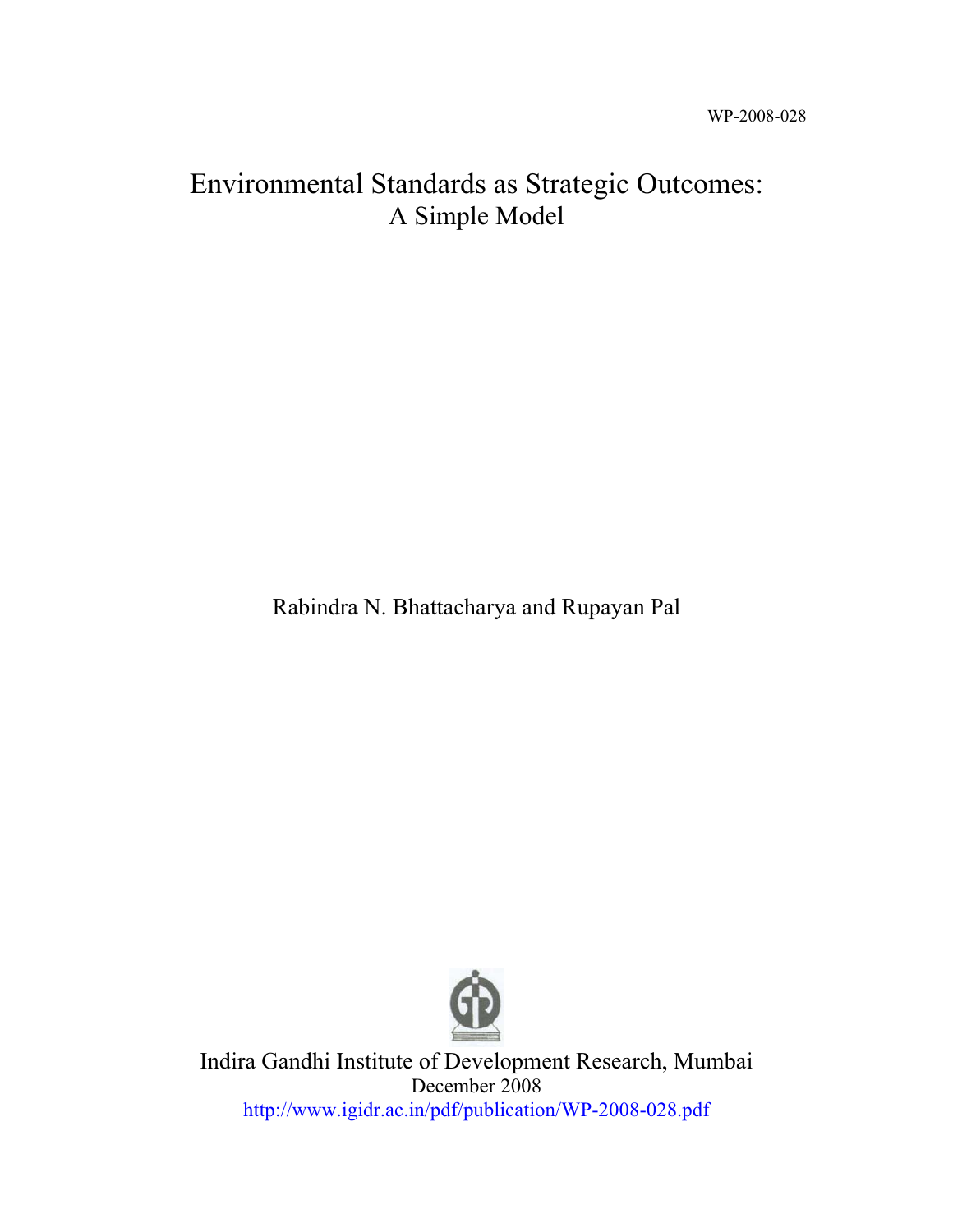## Environmental Standards as Strategic Outcomes: A Simple  $Model<sup>1</sup>$

#### Rabindra N. Bhattacharya and Rupayan Pal

Indira Gandhi Institute of Development Research (IGIDR) General Arun Kumar Vaidya Marg Goregaon (E), Mumbai- 400065, INDIA Email (corresponding author):  $rupayan@igidr.ac.in$ 

#### **Abstract**

*This paper examines the strategic nature of choice of environmental standards under different degrees of openness of countries. It also compares and contrasts equilibrium environmental standards and levels of pollution, local and global, with the world optimum levels. It shows that, in case of open economies, environmental standards can be strategic substitutes or complements. In equilibrium, countries set higher environmental standards in case of open economies compared to that in case of closed economies. It also shows that equilibrium standards in case of open economies are higher than the world optimum in certain situations. In contrast, countries set lower environmental standards, in equilibrium, than the world optimum in absence of international trade.*

Key words: Environmental standards, strategic choice, openness, world optimum

JEL Code(s): Q58, Q56

<sup>&</sup>lt;sup>1</sup> Rabindra N. Bhattacharya is with CSSSC, Kolkata, India and University of Calcutta, Department of Economics, India.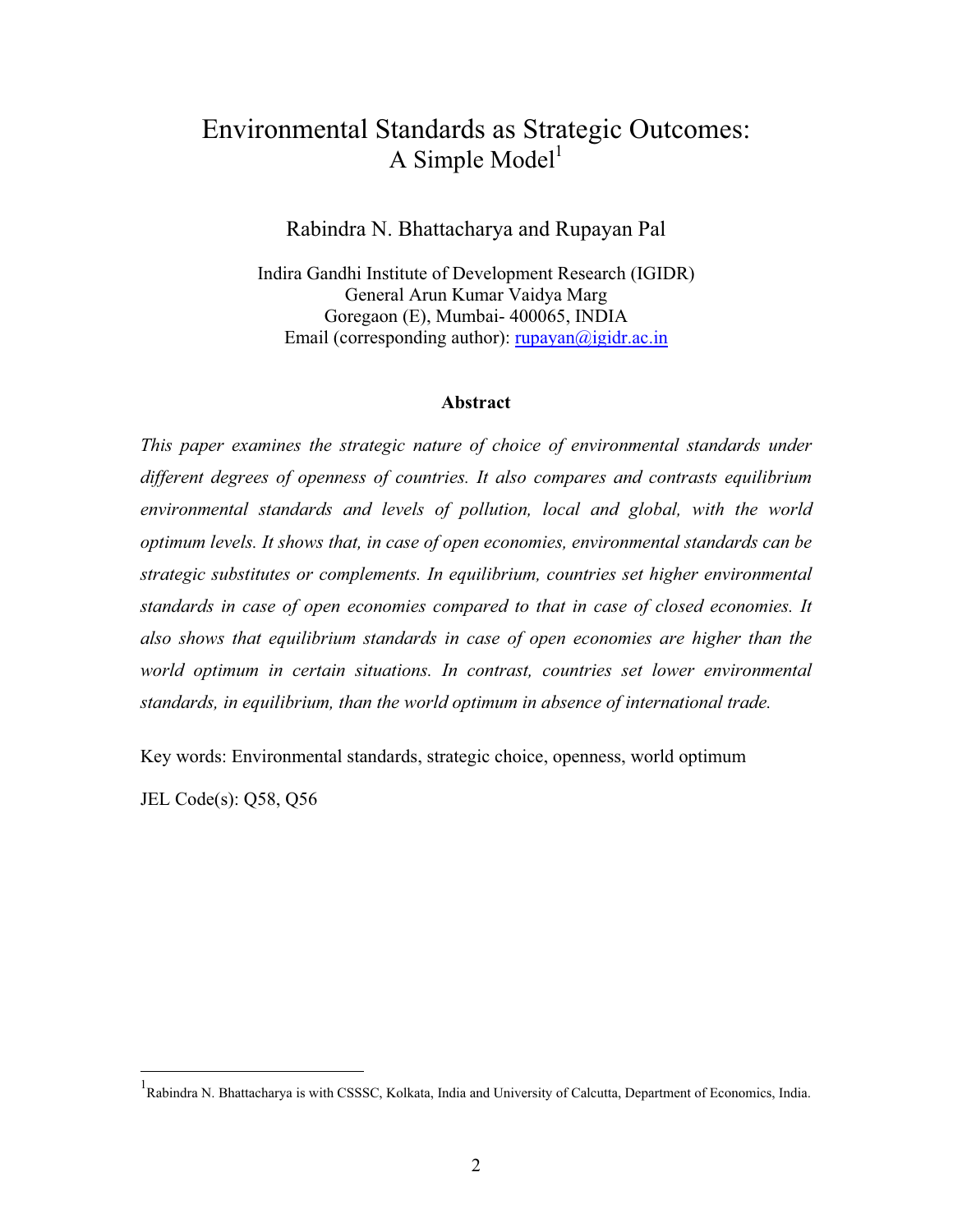## **Environmental Standards as Strategic Outcomes: A Simple Model**

**Rabindra N. Bhattacharya and Rupayan Pal**

### **1 Introduction**

In the wake of trade liberalisation in the world economy and growing environmental consciousness, the issues of impacts of international trade and factor mobility on local and global environment are assuming increasing importance. Besides the effects of trade on environmental quality, there exists concerns that emanate from the use of a lax environment policy and/or standards as a means to attract investments in specific jurisdictions. These plant location decisions, in response to a weaker pollution standard, would have implications for the pattern of trade and resultant environmental outcomes. Moreover, countries may free ride on global pollution reduction, at least to some extent, by setting environmental standards strategically.

In the literature on these issues, environmental standard set by a country is treated as a part of an endogenous environmental policy having impacts on both the level and geographical distribution of pollution (e.g., Copeland and Taylor, 1994, 1995, 2003 and Chichilnisky, 1994). However, it is to be noted that the standard set in one country may influence standard setting actions in other countries. Existing literature ignores this strategic nature of choice of environmental standard. This paper aims at bridging this gap by formulating equilibrium standards in a strategic context.

Developing a simple model of two country world, this paper analyses strategic choice of environmental standards under different degrees of openness of countries. It also compares and contrasts equilibrium environmental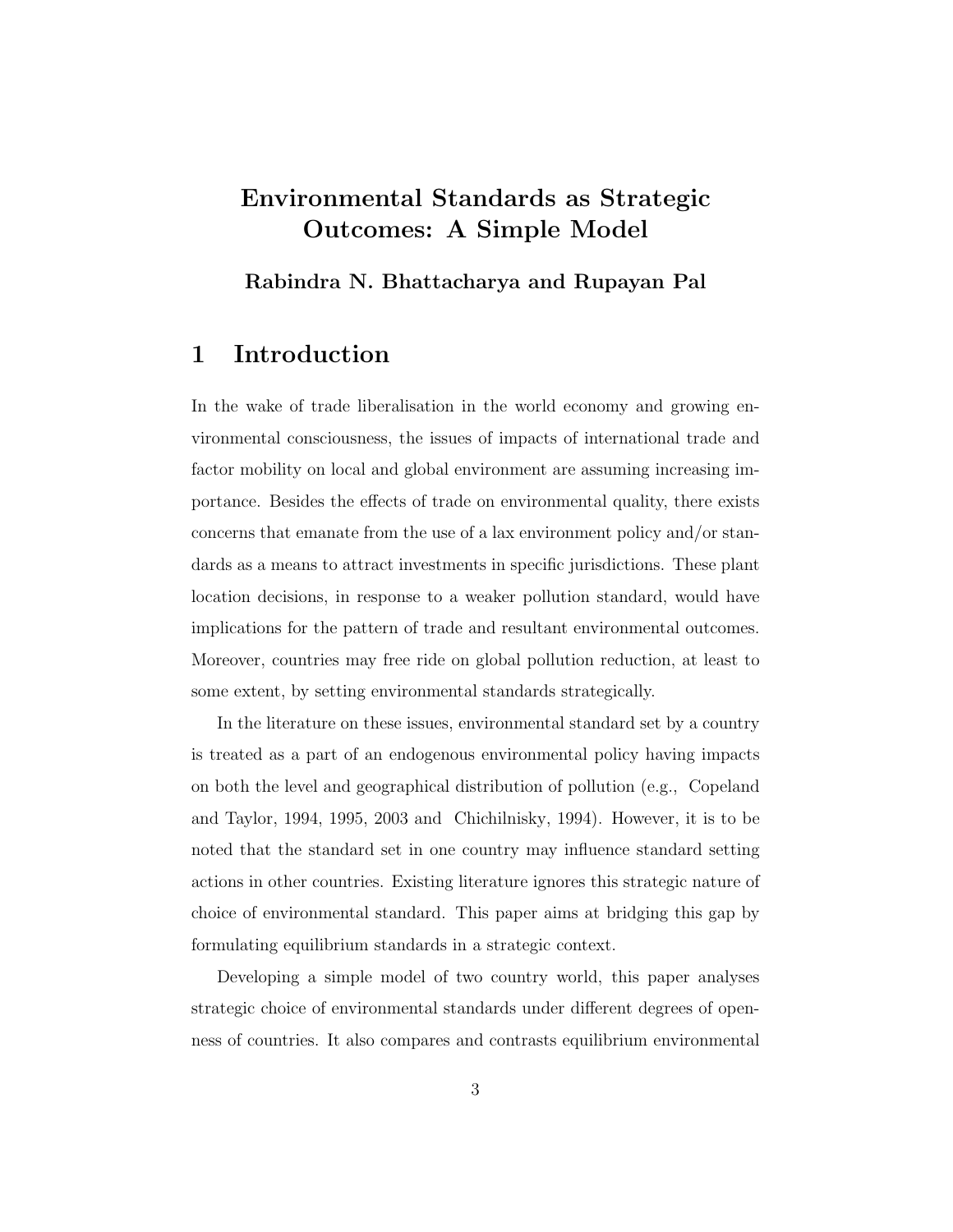standards and levels of pollution, local and global, under strategic standard setting with that under cooperative standard setting, i.e., with the world optimum levels of standards and pollution.

There are two opposing strategic effects in case of open economies, (a) due to local pollution and (b) due to global pollution, of environmental standards. The first effect induces countries to set higher environmental standards in order to counteract the negative externality generated by the other country's environmental standard, whereas the second effect comes from the incentive to free ride on other country's efforts to combat global pollution. Therefore, if the strategic effect due to global pollution dominates (is dominated by) the strategic effect due to local pollution, environmental standards are strategic substitutes (complements). In contrary, in case of closed economies, environmental standards are always strategic substitutes, since only the incentive to free ride is in place. The strategic nature of environmental standards has implications to the equilibrium environmental standards and pollution levels.

This paper shows that, in case of open economies countries set higher environmental standards, which may result in lower levels of pollution, compared to that in case of closed economies. The underlying reason behind this result is, unlike in case of open economies, there is no negative externality of environmental standard of one country to the other in case of closed economies.

Comparing equilibrium standards under strategic setting with the world optimum, this paper shows that the world optimum level of environmental standards may lead to more damage to the environment in case of open economies in certain situations. It indicates that existence of supranational authorities that sets environmental standards for countries, or facilitates cooperative standard setting, may be harmful for the environment in case of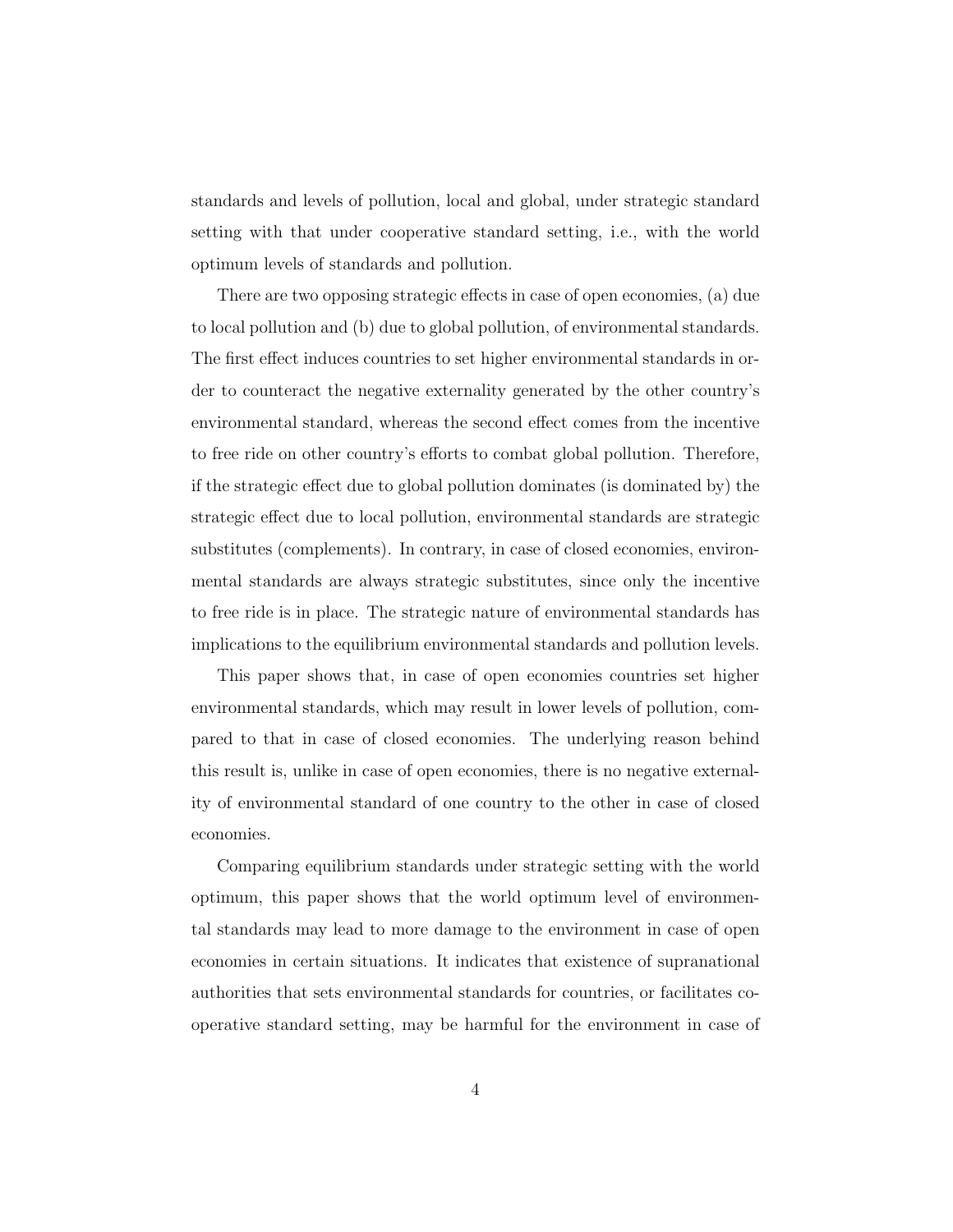open economies. In contrast to this, in case of closed economies, cooperative standard setting always leads to higher environmental standards and levels of pollution than that under strategic choice of environmental standards.

The rest of the paper proceeds as follows. The next section describes the basic model considering partially open economies. Section 3 analyses the choice of environmental standards in case of closed economies. Fully open economies are considered in Section 4. Section 5 concludes.

#### **2 The Model: Partially Open Economies**

Suppose that there are two countries, A and B, in the world. Both countries are partially open in the sense that free trade of commodities between countries is allowed, but relocations of production units from one country to another is prohibited by regulation. Both countries aim to minimize loss due to environmental pollution, which is generated due to production activities, by imposing environmental standards. We consider pollutants like  $CO<sub>2</sub>$ which cause both local as well as global pollution. Now, in the free trade environment, higher environmental standard in one country likely to weaken its position in international trade, which will induce higher production activity in the other country. As a result, higher environmental standard in country j likely to increase local pollution in country  $i; i, j = A, B, i \neq j$ . In other words, increase in the level of environmental standard in one country reduces local pollution in that country, but increases local pollution in the other country. Therefore, we can write the level of local pollution in country i as follows.

$$
L_i = L^0(1 - s_i + \beta s_j)
$$
 (1)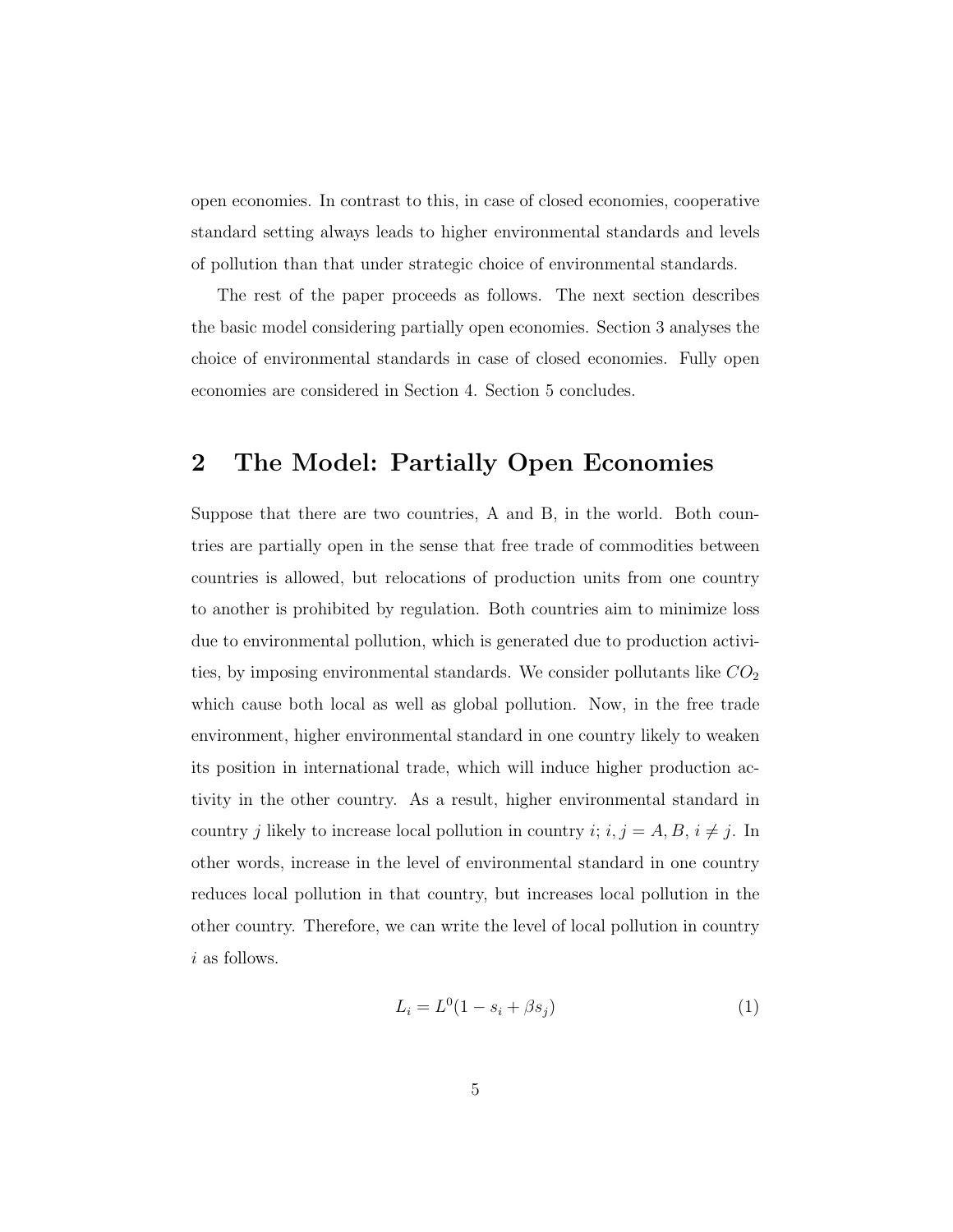In  $(1)$ ,  $L^0$  is the level of local pollution in country i in absence of any environmental standard.  $s_i$  ( $0 \leq s_i \leq 1$ ) denotes environmental standards imposed in country *i.*  $s_i = 0$  and  $s_i = 1$  corresponds to two extreme situations, (a) where there is no environmental standard and (b) the maximum level of environmental standard is in place, respectively.  $\beta$  (0 <  $\beta$  < 1) is the marginal effect of country  $j$ 's standard on country  $i$ 's local pollution.

Now, production activities not only generate local environmental pollution, that also contribute to global environmental pollution. The global environmental pollution can be expressed as

$$
G = G^{0}(2 - s_{A} - s_{B}), \tag{2}
$$

where  $G^0$  is the level of global pollution in absence of environmental standards.

The cost of imposing environmental standard of country  $i$   $(i, j = A, B)$ and  $i \neq j$ ) is given by

$$
C_i = cs_i + ws_i - \rho s_j,
$$
\n(3)

where  $c$  is the marginal implementation (administrative) cost,  $w$  is the marginal economic loss due to higher standard in own country, and  $\rho$  is the marginal economic gain due to higher standard in the other country  $(0 < c, 0 < \rho <$ w).

The loss function of country  $i$  due to environmental pollution, inclusive of the cost of imposing environmental standard, is

$$
D_i = L_i^2 + \delta G^2 + C_i
$$
  
=  $l(1 - s_i + \beta s_j)^2 + \delta g(2 - s_i - s_j)^2 + cs_i + ws_i - \rho s_j,$  (4)

where  $\delta$  ( $\geq$  0) is the weight given to global pollution,  $l = L^{0^2}$ ,  $g = G^{0^2}$ ;  $i, j = A, B$ , and  $i \neq j$ . For the sake of simplicity, we consider that countries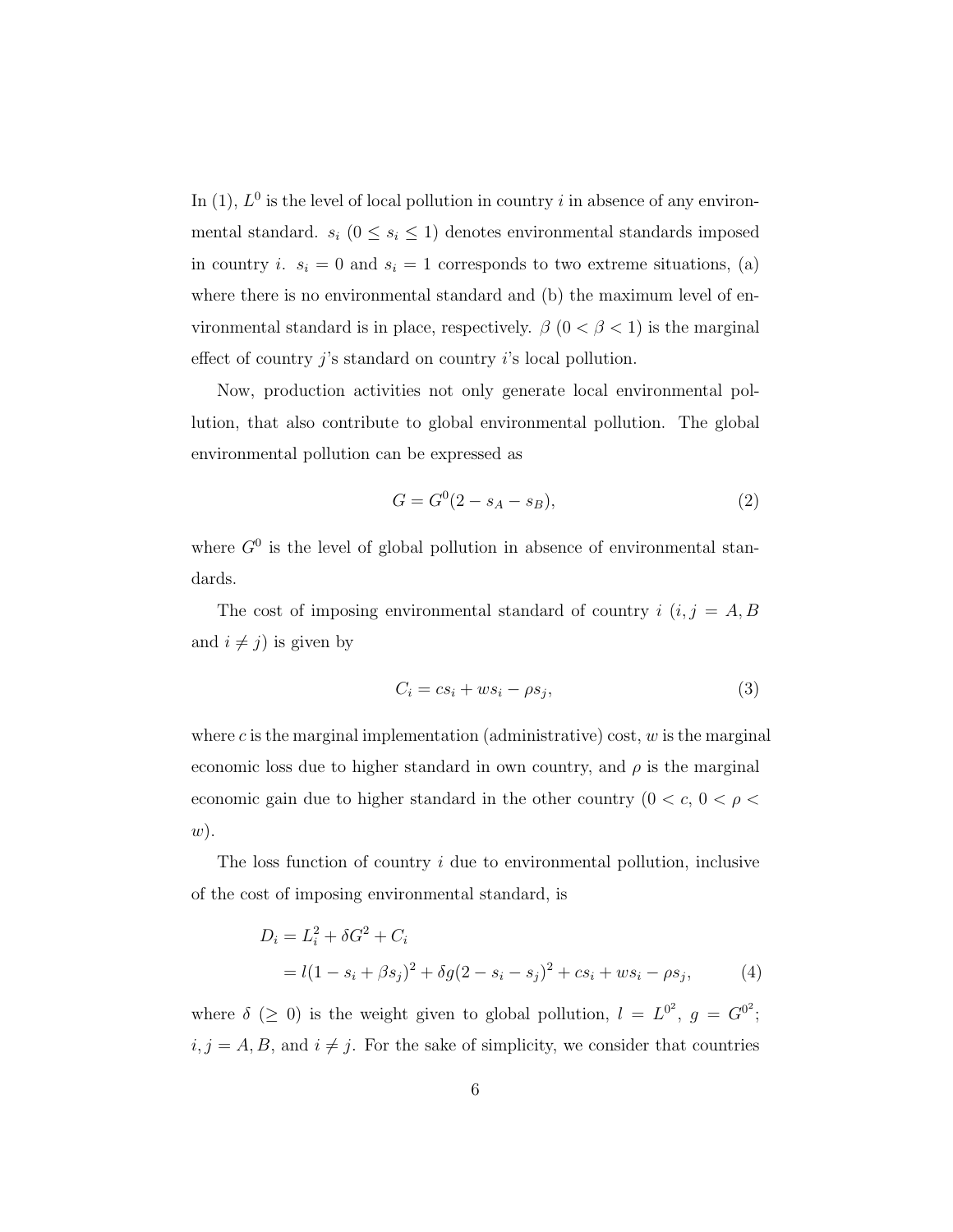have symmetric loss functions. That is, we consider that  $\beta$ , c, w,  $\rho$ , and  $\delta$ are invariant across countries. We assume that  $2l\beta < w + c < 2l + 4\delta g$  and  $2l\beta(1 - \beta) < w + c - \rho < 2l(1 - \beta) + 8\delta g$ , which ensures the equilibrium environmental standards lie in the unit interval.<sup>1</sup>

We begin with the scenario where country  $A$  and  $B$  decide levels of environmental standards,  $s_A$  and  $s_B$ , independently and simultaneously. Both countries,  $A$  and  $B$ , want to minimize their respective loss functions by choosing environmental standards appropriately. So, the problem of country  $i$  can be written as,

$$
Min_{s_i} D_i = l(1 - s_i + \beta s_j)^2 + \delta g(2 - s_i - s_j)^2 + cs_i + ws_i - \rho s_j.
$$
 (5)

There are two opposing strategic effects: strategic effect due to local pollution  $\left(\frac{\partial^2 L_i^2}{\partial s_j \partial s_i} \right) = -2\beta l < 0$ , and strategic effect due to global pollution  $\left(\frac{\partial^2 (\delta G^2)}{\partial s_j \partial s_i}\right) = 2\delta g > 0$ ). It is easy to see that  $\frac{\partial^2 D_i}{\partial s_j \partial s_i} = \frac{\partial}{\partial s_j}$  $\left(\frac{\partial D_i}{\partial s_i}\right) = 2(\delta g - \beta l).$ If  $\beta < \frac{\delta g}{l}$ , i.e., if the strategic effect due to global pollution dominates the strategic effect due to local pollution, marginal reduction in loss due an increase in  $s_i$  decreases with an increase in  $s_j$ . In other words, if  $\beta < \frac{og}{l}$ , environmental standards,  $s_A, s_B$ , are strategic substitutes. Alternatively, if  $\beta > \frac{\delta g}{l}$ , environmental standards,  $s_A, s_B$ , are strategic complements. That is, if the marginal effect of one country's standard on the local pollution in the other country, i.e., the negative externality generated to other country, is less (greater) than a critical level, environmental standards are strategic substitutes (complements). In other words, if the strategic effect due to global pollution dominates the strategic effect due to local pollution,  $s_{\mathcal{A}}$  and  $s_B$  are strategic substitute; otherwise,  $s_A$  and  $s_B$  are strategic complements.

<sup>1</sup>For many parametric configurations, these restrictions are satisfied.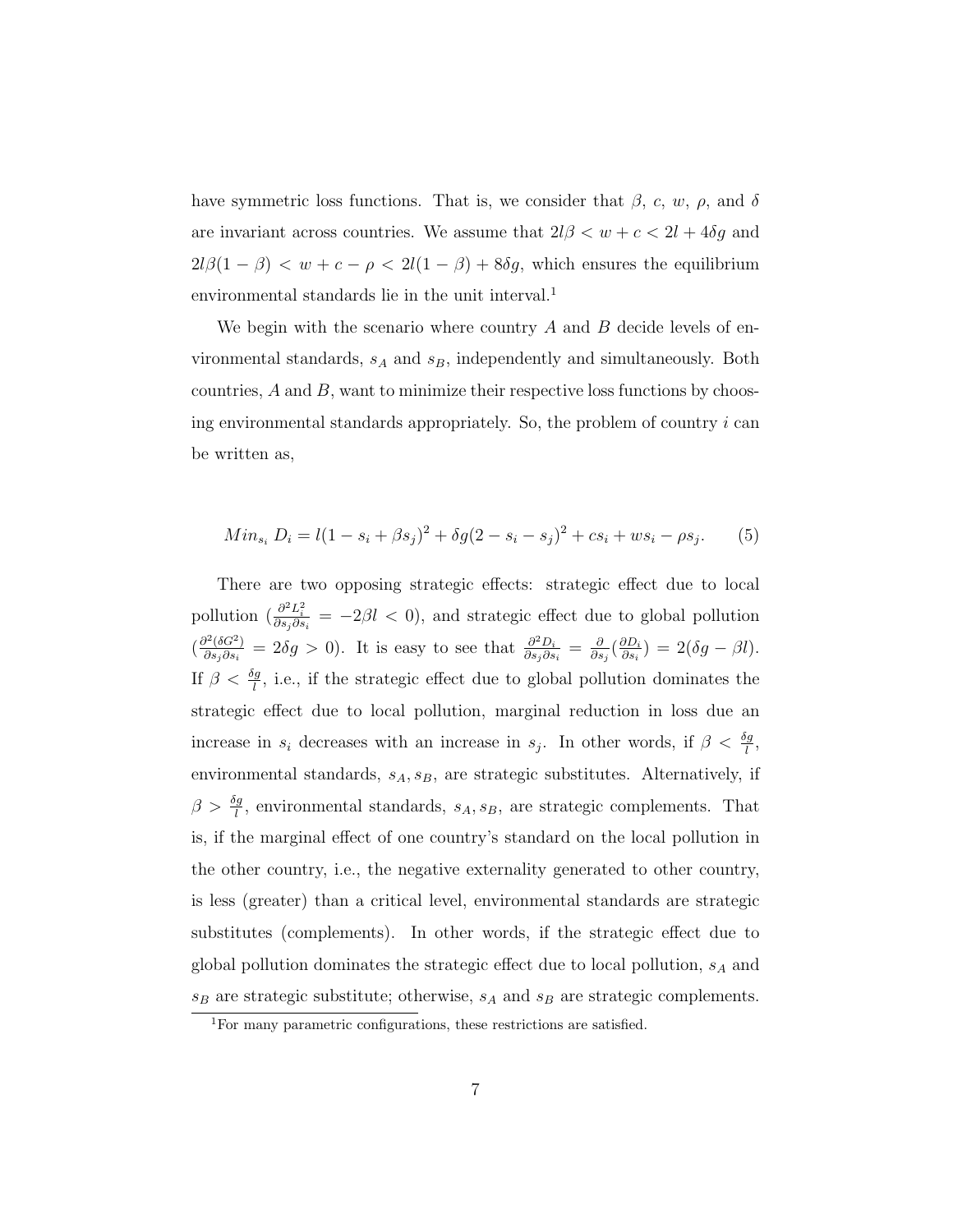**Proposition 1:** If an increase in environmental standard in one country generates negative externality to other country less than a critical level, i.e., if  $\beta < \frac{sg}{l}$ , environmental standards (s<sub>A</sub> and s<sub>B</sub>) are strategic substitutes. Alternatively, if such negative externality is beyond that critical level, i.e., if  $\beta > \frac{\delta g}{l}$ , environmental standards (s<sub>A</sub> and s<sub>B</sub>) are strategic complements.

Proposition 1 indicates that, given the initial level of local and global pollution  $(L^0$  and  $G^0$ ) and countries' perceptions about harmfulness of global pollution  $(\delta)$ , strategic nature (substitutes or complements) of environmental standards depend on the intensity of international trade, since the degree of negative externality of environmental standard to other country depends on the intensity of international trade. If there is no trade between countries, i.e, if countries are completely closed,  $\beta < \frac{og}{l}$  always holds true, since  $\beta = 0$ in case of closed economies; hence, environmental standards are strategic substitutes in case of closed economies.

Now, the F.O.Cs of two countries' minimization problems yield reaction functions

$$
s_A = \frac{2l + 4\delta g - c - w}{2(l + \delta g)} - s_B \frac{\delta g - \beta l}{l + \delta g},\tag{6}
$$

and

$$
s_B = \frac{2l + 4\delta g - c - w}{2(l + \delta g)} - s_A \frac{\delta g - \beta l}{l + \delta g} \tag{7}
$$

of country A and B, respectively. Clearly, if  $\beta < \frac{\delta g}{l}$ , i.e., if  $s_A$  and  $s_B$ are strategic substitutes, reactions functions (6) and (7) will be negatively sloped in the  $s_A - s_B$  plane. Alternatively, if  $s_A$  and  $s_B$  are strategic complements, reaction functions will be upward slopping. Note that the reaction functions rotate outwardly with increase in  $\beta$ :  $\left[\frac{\partial}{\partial \beta} \left(\frac{\partial s_B}{\partial s_A}\right)\right]_{CountryA} < 0$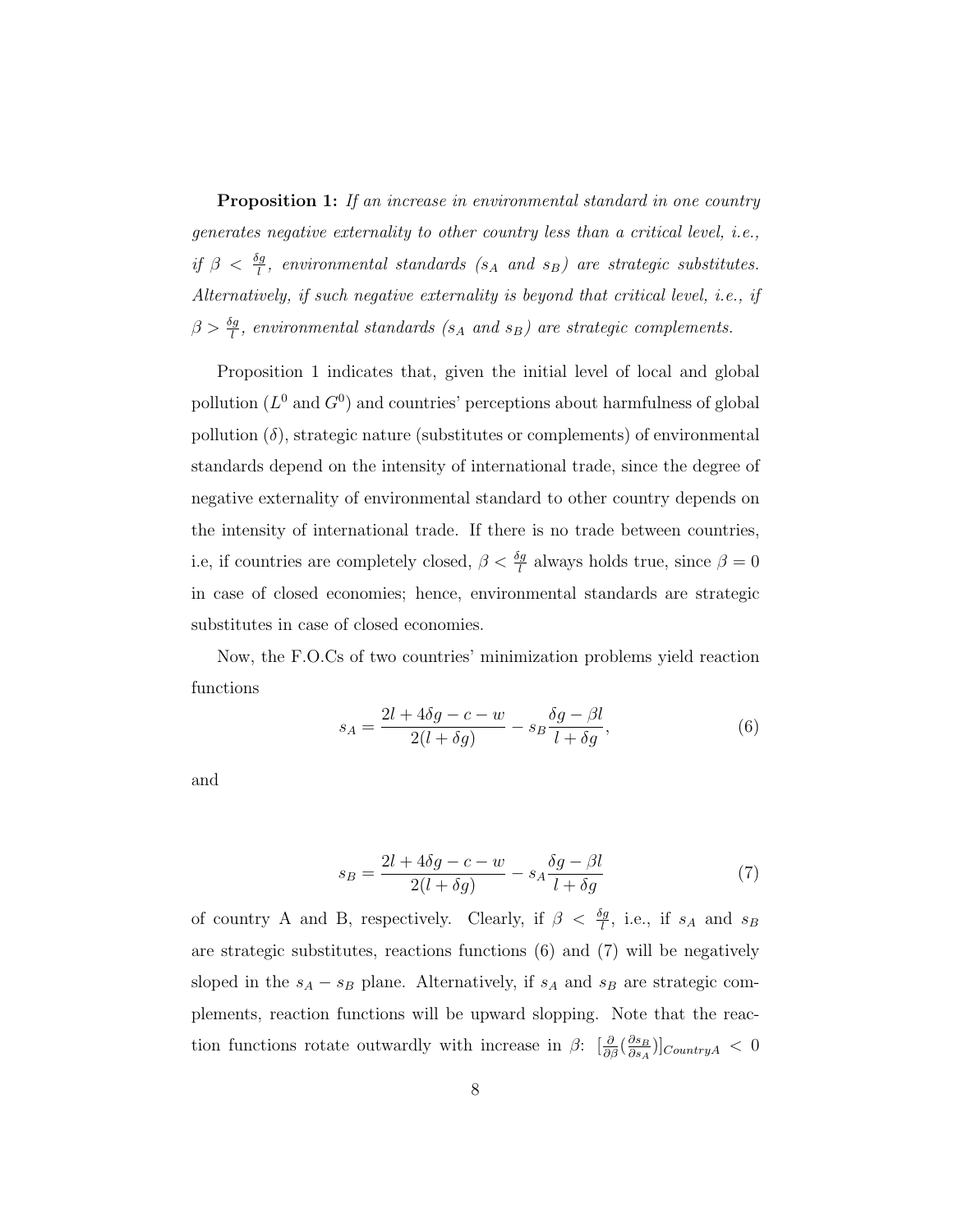and  $\left[\frac{\partial}{\partial \beta} \left(\frac{\partial s_B}{\partial s_A}\right)\right]$ *CountryB* > 0. That is, given country j's environmental standard, country i sets higher environmental standard, if  $\beta$  is higher, i.e., if the marginal increase of local pollution in one country due to an increase in standard in the other country is higher. Also, if  $\beta$  is higher, change in country  $i$ 's environmental standard due to a change in country  $j$ 's environmental standard will be lower (higher) when  $s_i$  and  $s_j$  are strategic substitutes (complements). Solving (6) and (7), we get the Cournot-Nash equilibrium levels of environmental standards as given in Lemma 1.

**Lemma 1:** In case of partially open economies, when countries choose environmental standards independently and simultaneously, the Cournot-Nash equilibrium levels of environmental standards are as following.  $s_A^* = s_B^* =$  $\frac{2l+4\delta g-c-w}{2l(1-\beta)+4\delta g} = s^*.$ 

Clearly, the equilibrium environmental standards increase with an increase in negative externality of environmental standard in one country to the other country,  $\frac{\partial s^*}{\partial \beta} > 0$ . The reason is, higher is the negative externality (i.e, higher is the  $\beta$ ), countries' incentives to counteract by raising environmental standard is higher. It implies that, countries set higher environmental standards when  $s_A$  and  $s_B$  are strategic complements compared to that in case of strategic substitutability of standards. This is consistent with the implications of industrial organization theories. Note that, in the present scenario, positive externality of environmental standard in country j to country i, in terms of economic gain to country  $i(\rho s_j)$ , does not affect equilibrium environmental standards; only negative externalities matter. The reason is, while choosing environmental standards independently and simultaneously, countries fail to internalize economic gains due to environmental standard imposed in other country. Since countries are symmetric with respect to the loss function, countries set the same level of environmental standards in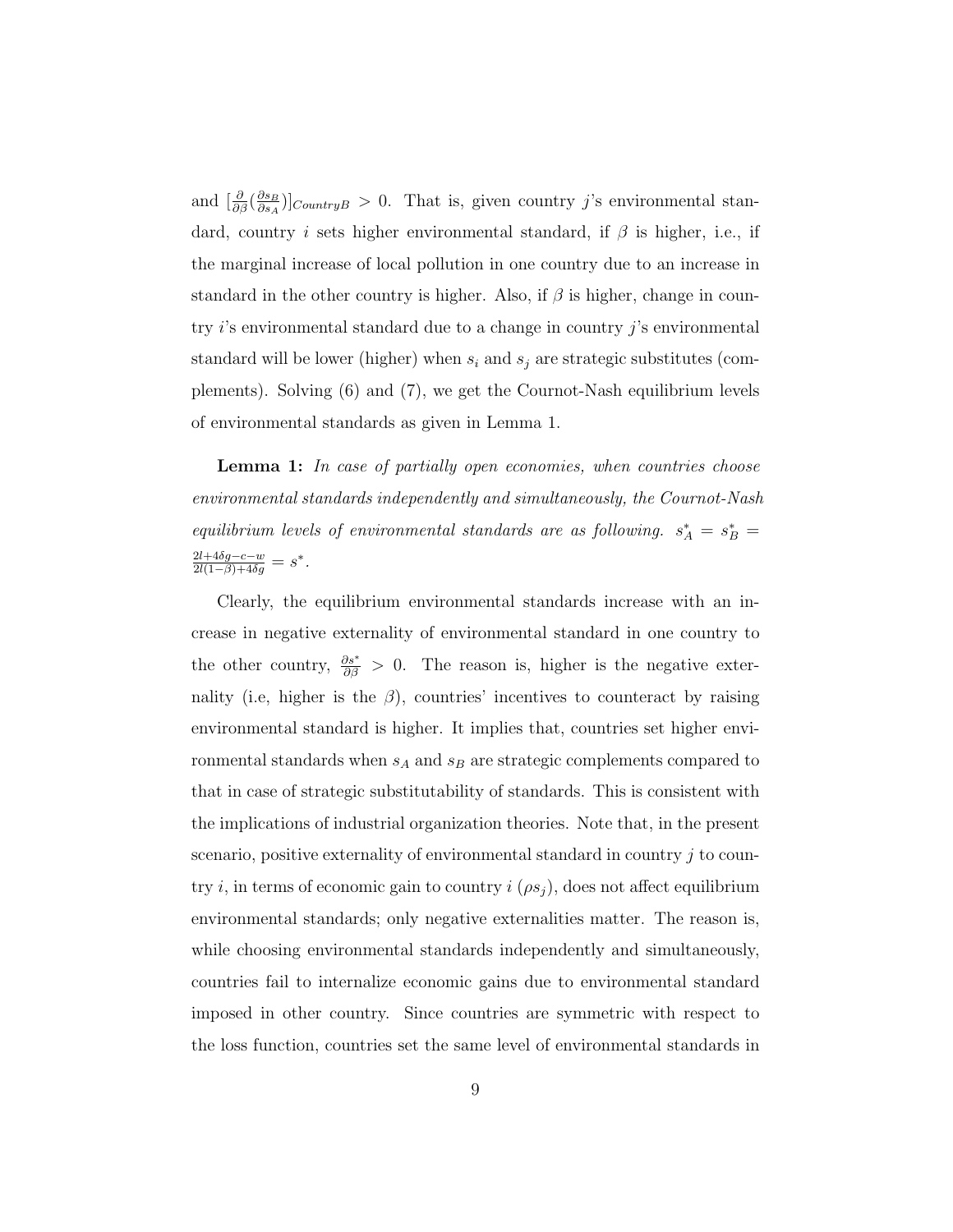equilibrium. It implies that, in equilibrium, environmental standards does not have any effect on terms of trade.

We now characterise the optimum environmental standards from the world 's perspective. The loss of the world is the sum of the losses of the countries. Therefore, we can write the problem as follows.

$$
Min_{s_A, s_B} D_W = D_A + D_B = l[(1 - s_A + \beta s_B)^2 + (1 - s_B + \beta s_A)^2] +
$$
  

$$
2\delta(2 - s_A - s_B)^2 + s_A(c + w - \rho) + s_B(c + w - \rho)
$$
  
(8)

Note that, in our context, the problem (8) can also be interpreted as the problem of the countries together, if they set environmental standards cooperatively.<sup>2</sup> Solving this problem we get the equilibrium outcome as given in Lemma 2.

**Lemma 2:** The world optimum level of environmental standards are,  $s_A^w = s_B^w = \frac{2l(1-\beta)+8\delta g - c - w + \rho}{2l(1-\beta)^2 + 8\delta g} = s^w$ . These are also the equilibrium environmental standards, if countries decide environmental standards cooperatively.

Clearly, if  $c + w - \rho < [l(1 - \beta) + \frac{4\delta g(1 - 2\beta)}{1 - \beta}], \frac{\partial s^w}{\partial \beta} > 0$ . Therefore, we can say that, the world optimum level of environmental standards, i.e., the cooperative level of environmental standards, increase with an increase in  $β$ , if the cost of imposing environmental standard is low. Now, the cost of imposing standard in country  $i$  is negatively related to marginal economic gain  $(\rho)$  due to environmental standard in country j. So, the world optimum level of environmental standard increases with an increase in  $\beta$ , if  $\rho$  is high,  $\rho > \hat{\rho} = c + w - l(1 - \beta) - \frac{4\delta g(1 - 2\beta)}{1 - \beta}$ . In other words, if countries decides environmental standards cooperatively, equilibrium level of standard increases

<sup>2</sup>Such situation is similar to that of collusion among firms.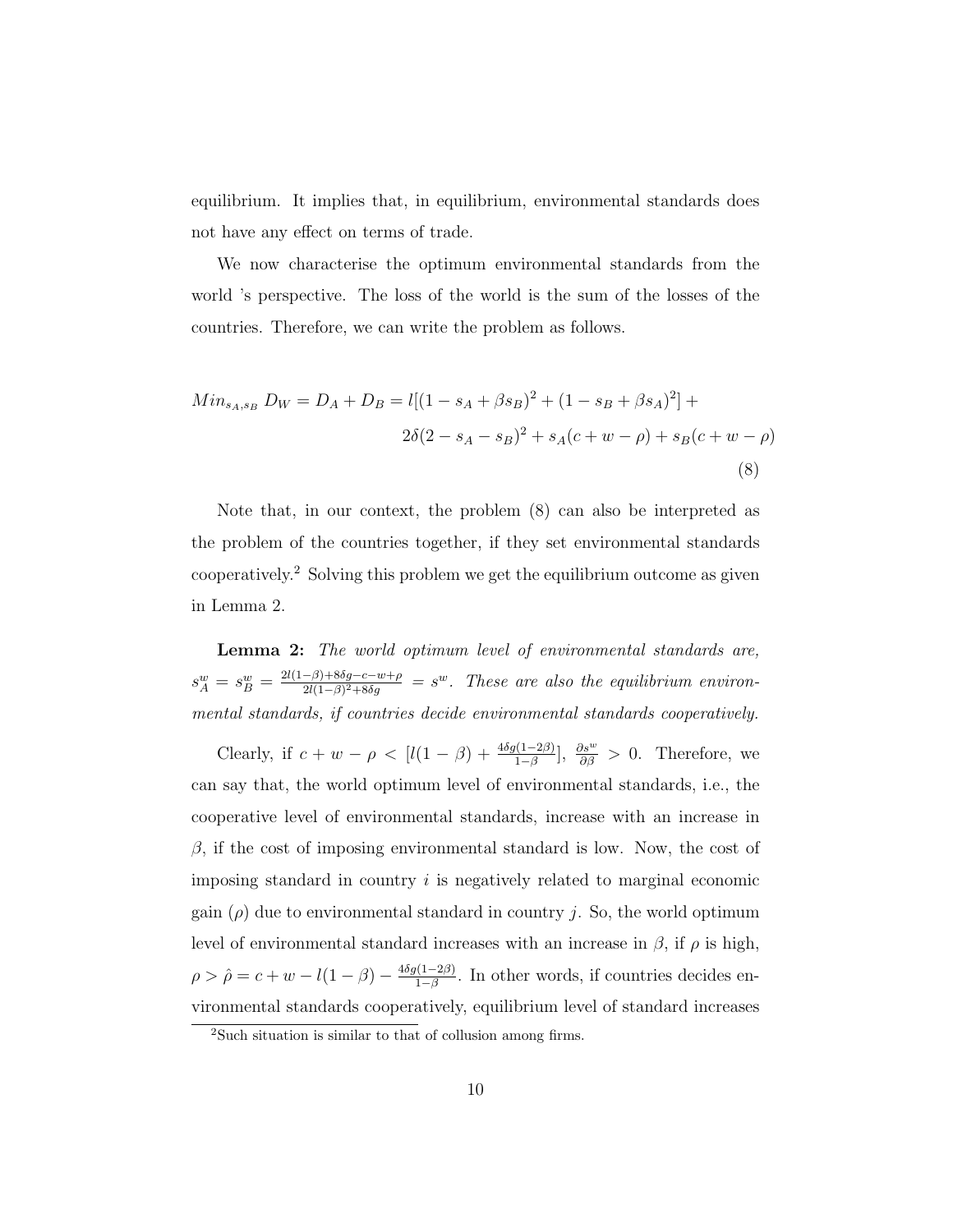due to an increase in  $\beta$ , if  $\rho > \hat{\rho}$ . This result is in contrast to that in case of independent and simultaneous choice of environmental standards by the countries.

Comparing Lemma 1 and Lemma 2 we get,  $s^w < s^*$ , if

 $\rho < \bar{\rho} = \frac{[2l + 4\delta g - c - w][2l(1 - \beta)^2 + 8\delta g]}{2l(1 - \beta) + 4\delta g} - [2l(1 - \beta) + 8\delta g - c - w]$ . Alternatively, if  $\rho > \bar{\rho}, s^w > s^*$ . That is, in equilibrium, the world optimum level of environmental standards are lower (higher) compared to that chosen by countries independently and simultaneously, if the positive externality (marginal economic gain) of one country due to an increase in environmental standard of the other country is lower (higher) than a critical level. It indicates that, if  $\rho < \bar{\rho}$ , at the world optimum level of standards both local pollution in countries and global pollution will be higher compared to that at the equilibrium standards set by countries independently and simultaneously. <sup>3</sup> In other words, if  $\rho < \bar{\rho}$ , cooperative standard setting leads to higher pollution, both local and global, than in case of strategic standard setting by countries.

**Proposition 2:** When economies are partially open, in equilibrium, the world optimum level of environmental standards are lower (higher) than that under strategic (i.e., non-cooperative) standard setting by countries, if marginal economic gain  $(\rho)$  of one country due to an increase in environmental standard in the other country is less (greater) than a critical level  $(\bar{\rho})$ . Moreover, if  $\rho < \bar{\rho}$ , levels of local and global pollution are also higher at the world optimum level of standards.

From the above proposition, we can say that, in case of partially open economies, coordination among countries to set environmental standards may cause more damage to the environment compared to the situation where no

 $3\rho \le \bar{\rho} \Rightarrow s^w \le s^* \Rightarrow G(s^w, s^w) < G(s^*, s^*)$ , from (2); and  $L_i(s^w, s^w) < L_i(s^*, s^*)$ ,  $i = A, B$ , from (1), since  $0 < \beta < 1$ .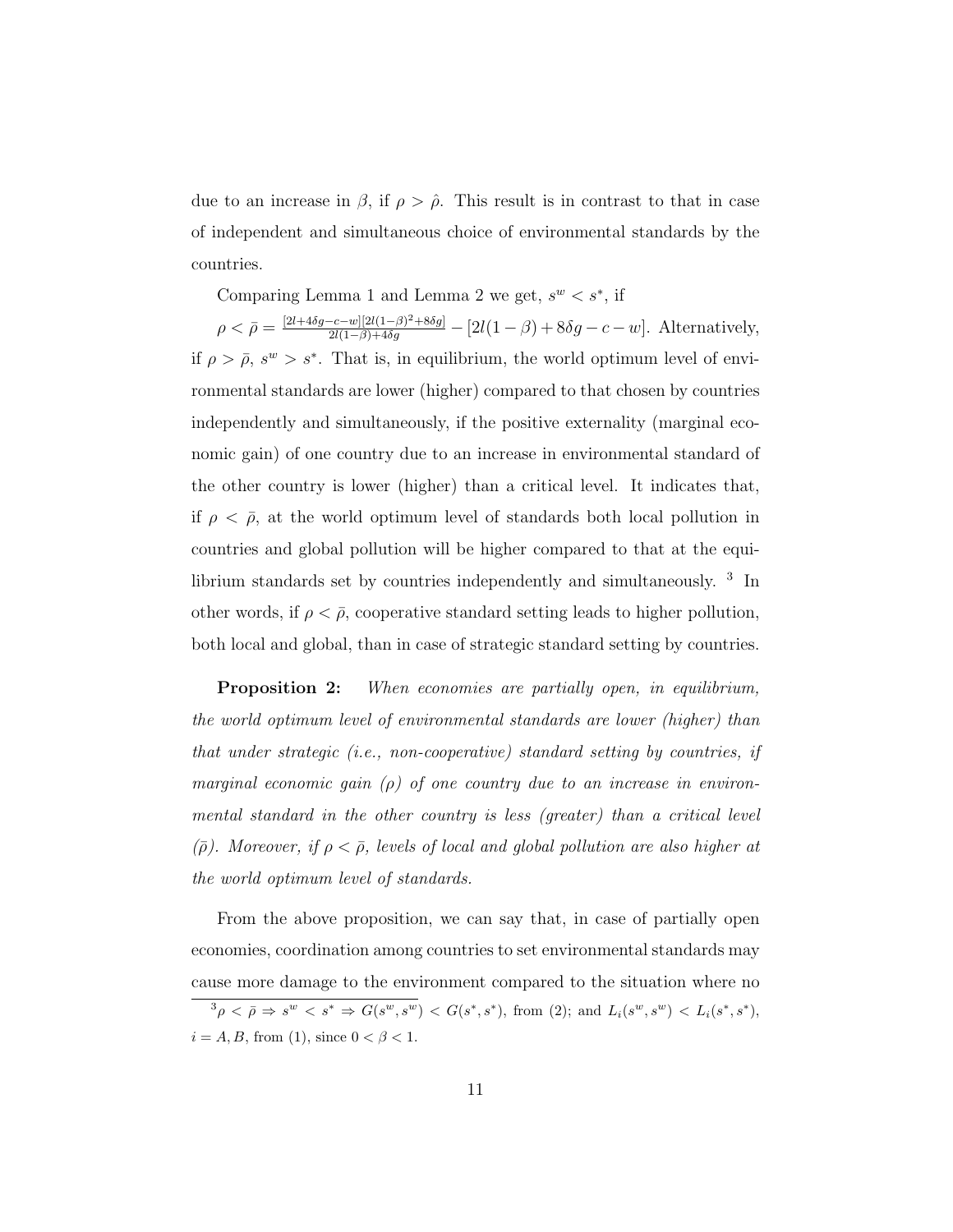such coordination is possible. It also indicates that existence of supranational authorities, which can set standards for countries or facilitates cooperation among countries to set standards jointly, may be detrimental for the environment in certain situations.

#### **3 Closed Economies**

We now consider a scenario in which both countries, A and B, are closed. Since both are closed economies, no trade is possible between countries. Therefore, there is no positive or negative externalities of environmental standards of one country to the other country, except its effect on global pollution. So, we have  $\beta = 0$  and  $\rho = 0$  in (1) and (3) respectively.

Clearly, in case of closed economies, environmental standards,  $s_A$  and  $s_B$ , are strategic substitutes. When countries decide environmental standards independently and simultaneously, the Cournot-Nash equilibrium levels of environmental standards are as given in Lemma 3.

**Lemma 3:** In case of closed economies, when countries decide environmental standards independently and simultaneously, the Cournot-Nash equilibrium environmental standards are as follows,  $s_A^* = s_B^{*c} = \frac{2l + 4\delta g - c - w}{2l + 4\delta g} = s^{*c}$ .

Comparing Lemma 1 and Lemma 3, we get  $s^{*c} < s^*$ . That is, in case of closed economies countries set lower environmental standards compared to that in case of partially open economies. Since there is no negative externality of environmental standard of one country to the other in case of closed economies, a country's local pollution solely depends on its own standard. That is, the strategic effect due to local pollution is non-existent in case of closed economies. As a result, equilibrium level of environmental standard is lower in case of closed economies compared to that in case of partially open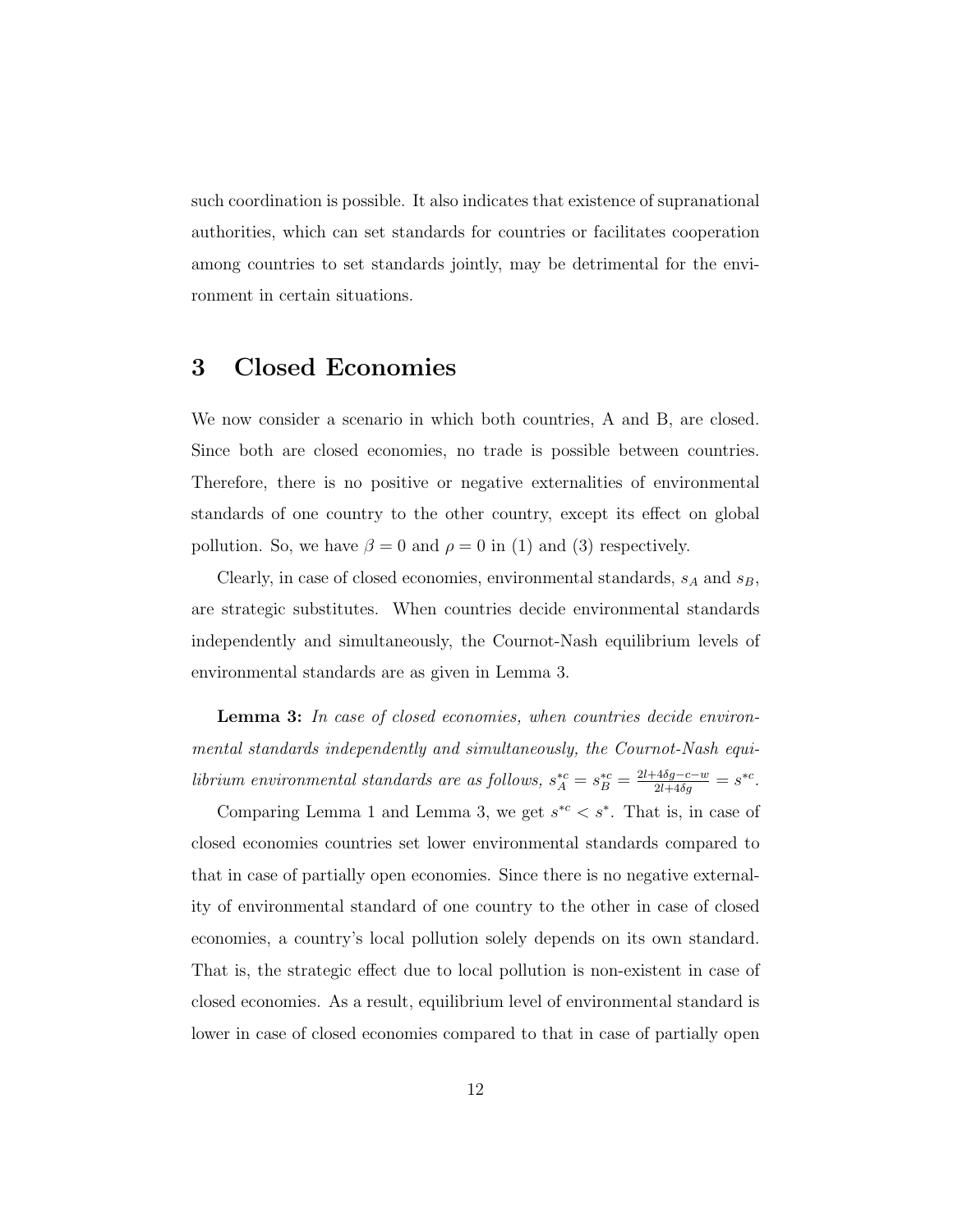economies.

Now, analysing environmental standard setting from the world's perspective we get the following.

**Lemma 4:** In case of closed economies, if the world optimum level of environmental standards are as follows,  $s_A^{wc} = s_B^{wc} = \frac{2l + 8\delta g - c - w}{2l + 8\delta g} = s^{wc}$ .

Comparing Lemma 2 and Lemma 4 we get  $s^{wc} < s^{w}$ , if in case of partially open economies the marginal economic gain  $(\rho)$  of country i due to environmental standard in country j is greater than a critical level ( $\hat{\rho}$  =  $c+w-l(1-\beta)-\frac{4\delta g(1-2\beta)}{1-\beta}$ ). Otherwise, if  $\rho < \hat{\rho}$ ,  $s^{wc} > s^w$ . That is, the world optimum level of standards in case of closed economies are lower (higher) compared to that for partially open economies, if, in case of partially open economies, the extent of positive externality, in terms of economic gain, to the other country is high (low).

Now, comparing Lemma 3 and Lemma 4 yields the following proposition.

**Proposition 3:** In case of closed economies, the world optimum level of environmental standards are higher than the simultaneous and independent choice of individual countries:  $s^{wc} > s^{*c}$ .

Clearly, it indicates that, if countries set environmental standards cooperatively, in case of closed economies both local and global pollution are lower compared to the situation where environmental standards are chosen by countries independently and simultaneously. Note that, in case of closed economies, environmental standards are strategic substitutes ( $\frac{\partial^2 D_i}{\partial s_j \partial s_i} = 2\delta g >$ 0). In other words, there is no strategic effect due to local pollution; only strategic effect due to global pollution is in place. Therefore, countries tend to set lower standards in case of non-cooperative setting compared to the world optimum level. Therefore, in case of closed economies, cooperative standard setting, or existence of supranational authority that decides envi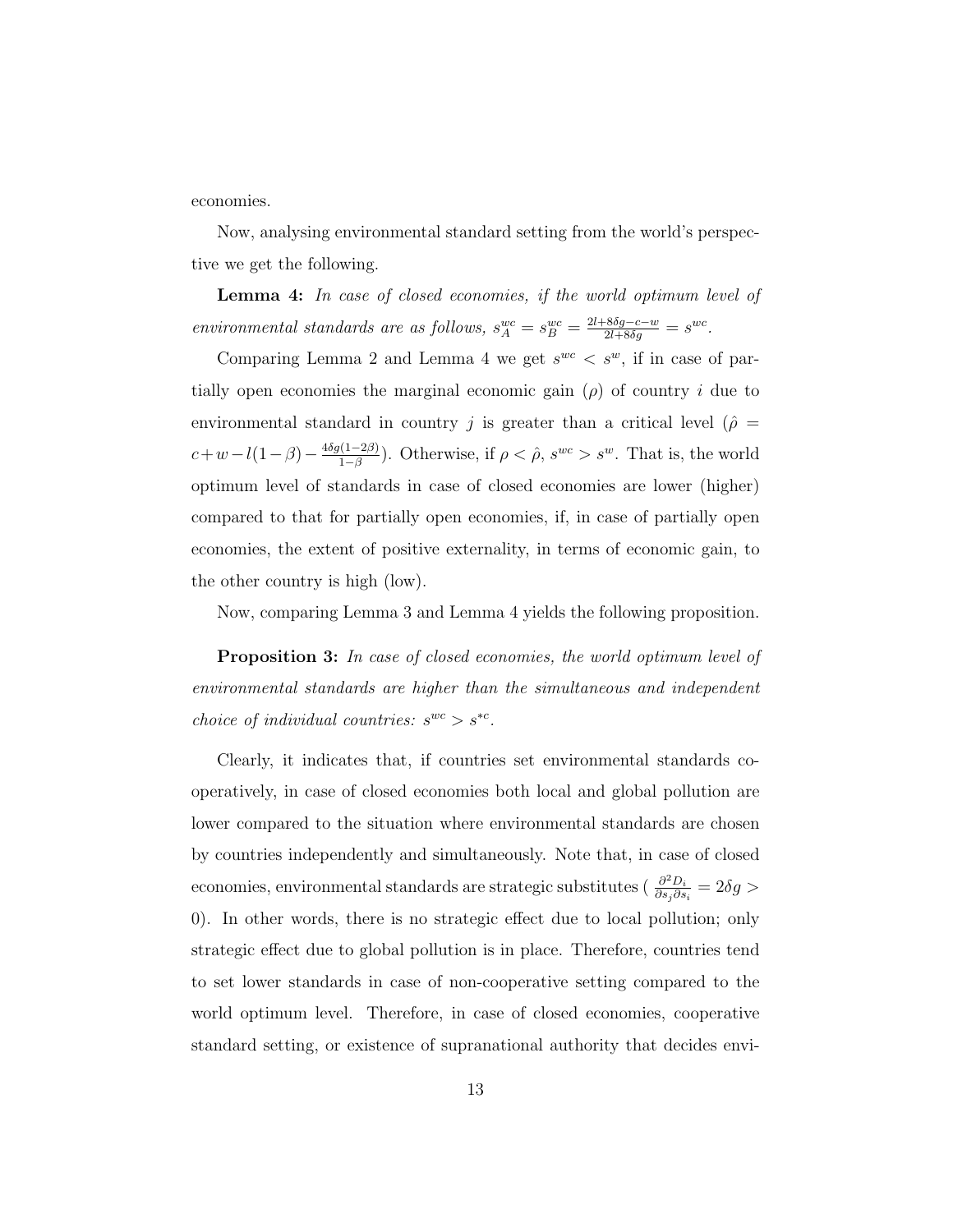ronmental standards for countries or facilitates cooperative standard setting, leads to lower pollution, both local and global. In contrast to this, as we have seen in Section 2, in case of partially open economies cooperative standard setting or the existence of supranational authority may lead to higher pollution. Therefore, the impact of cooperative standard setting or the impact of the existence of supranational authority on the environment, compared to that of the strategic choice of standards, crucially depends on (a) trade policies of countries and (b) marginal economic gain of one country due to environmental standard in the other country.

### **4 Fully Open Economies**

We now attempt to analyse a scenario in which economies are fully open. In other words, free trade between countries as well as relocation of production units from one country to the other is allowed. In this scenario, higher environmental standard in country  $i$  not only adversely affects its comparative advantage in trade, it may also induce firms to relocate production units from country  $i$  to country  $j$ . For the shake of simplicity we assume that, if  $s_j > s_i$  (  $i, j = A, B, i \neq j$ ), some production units are relocated from country  $j$  to country  $i$ . Therefore, the marginal effect of country  $j$ 's environmental standard on country i's local pollution is higher in case of fully open economies compared to that in case of partially open economies. We can rewrite the level of local pollution in country  $i$ , in case of fully open economies, as follows.

$$
L_i = L^0(1 - s_i + \tilde{\beta}s_j), \tilde{\beta} > \beta
$$
 (1a)

The expression for global pollution remains same as that in case of partially open economies, given by (2). Now, the cost of imposing environmental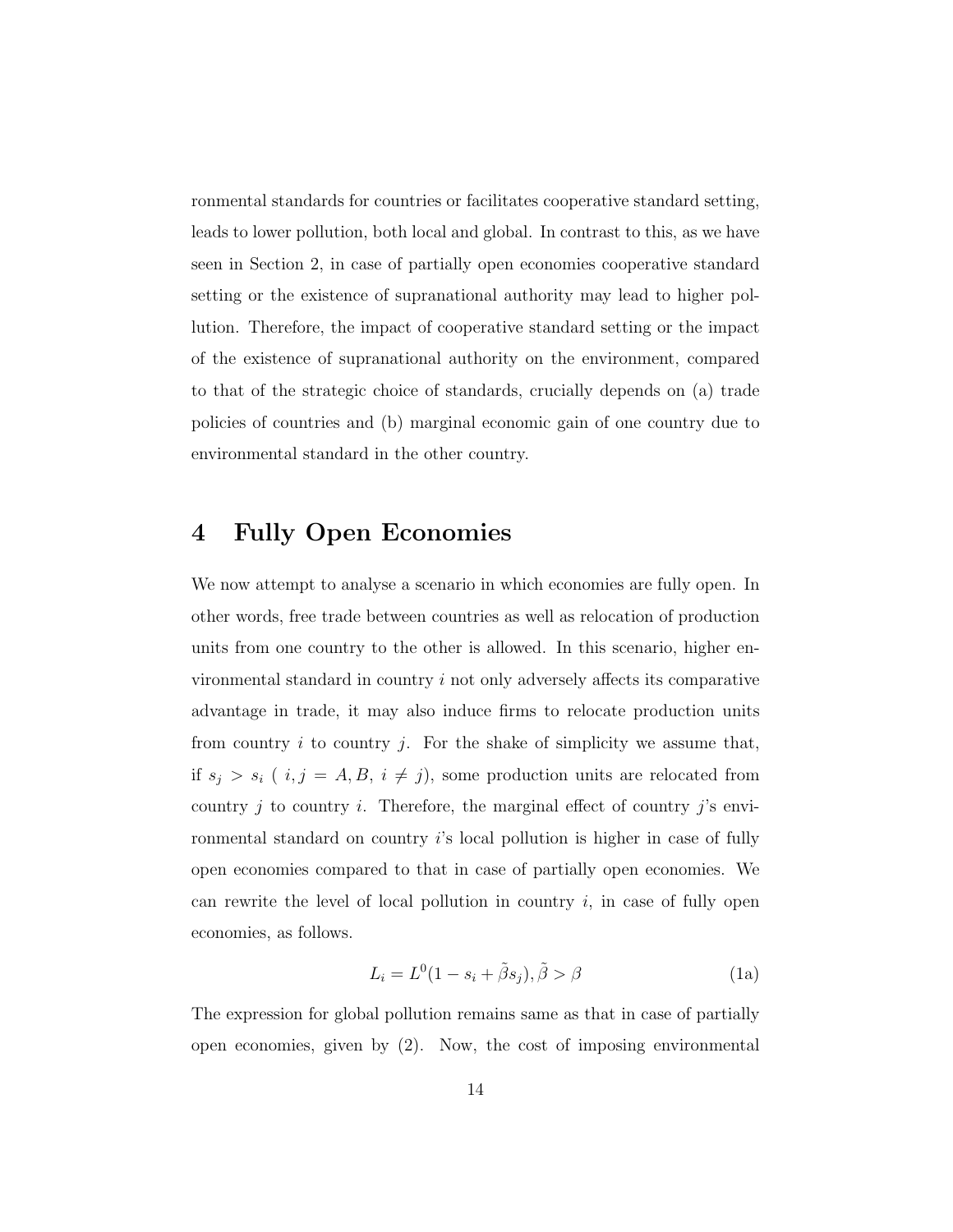standard of country  $i$ , in case of open economies, is as follows.

$$
C_i = cs_i + ws_i - \rho s_j - \phi(s_j - s_i)
$$
  
= cs<sub>i</sub> + (w + \phi)s<sub>i</sub> - (p + \phi)s<sub>j</sub>, (3a)

 $i, j = A, B, i \neq j, 0 < \phi < w$ , where  $\phi$  is the marginal economic gain (loss) of country i due to relocation of production units from country  $j(i)$  to country i  $(j)$ , if  $s_j > \langle \langle s_i, \rangle$ . The objective functions of countries and the world-damage function are similar to (5) and (8) except  $\beta$ , w and  $\rho$  are now replaced by  $\tilde{\beta}$ ,  $w + \phi$ , and  $\rho + \phi$  respectively.

Since  $\tilde{\beta} > \beta$ , strategic effect due to local pollution is higher in case of fully open economies compared to that in case of partially open economies. It may induce countries to set higher standards. However, on the other hand, some production units may relocate to the other country due to lower standard there, which induces countries to set lower standard. The net effect depends on the relative strength of these two effects and on the strategic effect due to global pollution. When countries set environmental standards independently and simultaneously, the Cournot-Nash equilibrium standards are as follows.

**Lemma 5:** In case of fully open economies, if countries set environmental standards independently and simultaneously, the Cournot-Nash equilibrium standards are,  $s_A^{\ast f} = s_B^{\ast f} = \frac{2l + 4\delta g - c - w - \phi}{2l(1 - \tilde{\beta}) + 4\delta g} = s^{\ast f}.$ 

Clearly,  $\tilde{\beta}$  and  $\phi$  has opposing effects on  $s^{*f}$ . Therefore, whether countries set higher standard in case of fully open economies, compared to that in case of partially open economies, depends on the relative strength of these two opposing effects: increase in local pollution due to relocation and increase in economic gain due to relocation.

The world optimum level of environmental standards, which are same as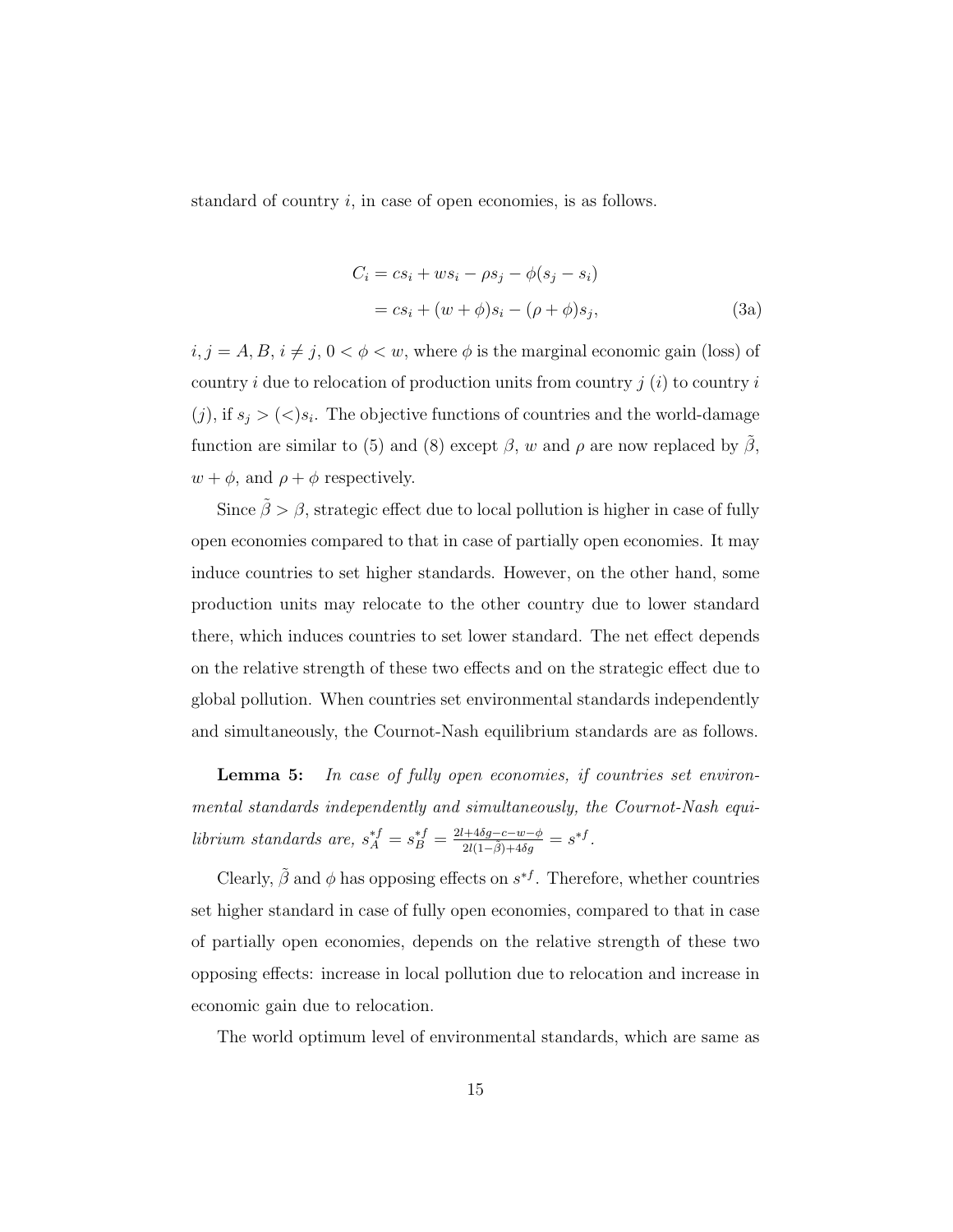the equilibrium standards set by countries cooperatively, are as follows.

**Lemma 6:** In case of fully open economies, the world optimum level of environmental standards are,  $s_A^{wf} = s_B^{wf} = \frac{2l(1-\tilde{\beta})+8\delta g-c-w+\rho}{2l(1-\tilde{\beta})^2+8\delta g} = s^{wf}.$ 

Note that, in contrast to the situation where countries decide environmental standards independently and simultaneously (i.e., non-cooperatively), the world optimum level of environmental standards do not depend on the economic cost (or gain) of countries due to relocation. However, unlike in case where countries decide standards non-cooperatively, the world optimum level of standards crucially depends on the parameter  $\rho$ , which is marginal economic gain due to increase in comparative advantage in international trade of commodities triggered by an increase in environmental standard in the other country. Comparing Lemma 5 and Lemma 6 yields the following proposition.

**Proposition 4:** In case of fully open economies, the world optimum level of environmental standards are lower (higher) compared to the equilibrium levels when countries set environmental standards strategically, if marginal economic gain due to increase in comparative advantage in international trade of commodities triggered by an increase in environmental standard in the other country is lower (higher) than a critical level  $\tilde{\rho}$ , where  $\tilde{\rho} = \frac{[2l + 4\delta g - c - w - \phi][2l(1 - \tilde{\beta})^2 + 8\delta g]}{2l(1 - \tilde{\beta}) + 4\delta g} - [2l(1 - \tilde{\beta}) + 8\delta g - c - w].$ 

From Proposition 2 and Proposition 4, we can say that the impacts of strategic choice of environmental standards, compared to that under cooperative standard setting, are very similar in cases of partially open and fully open economies. Since the impact of  $\tilde{\beta}$  on  $\tilde{\rho}$  is ambiguous, possible relocation of plants from one country to the other due to differential environmental standards in case of fully open economies need not necessarily increase the possibility of global optimum standards to be less than the non-cooperative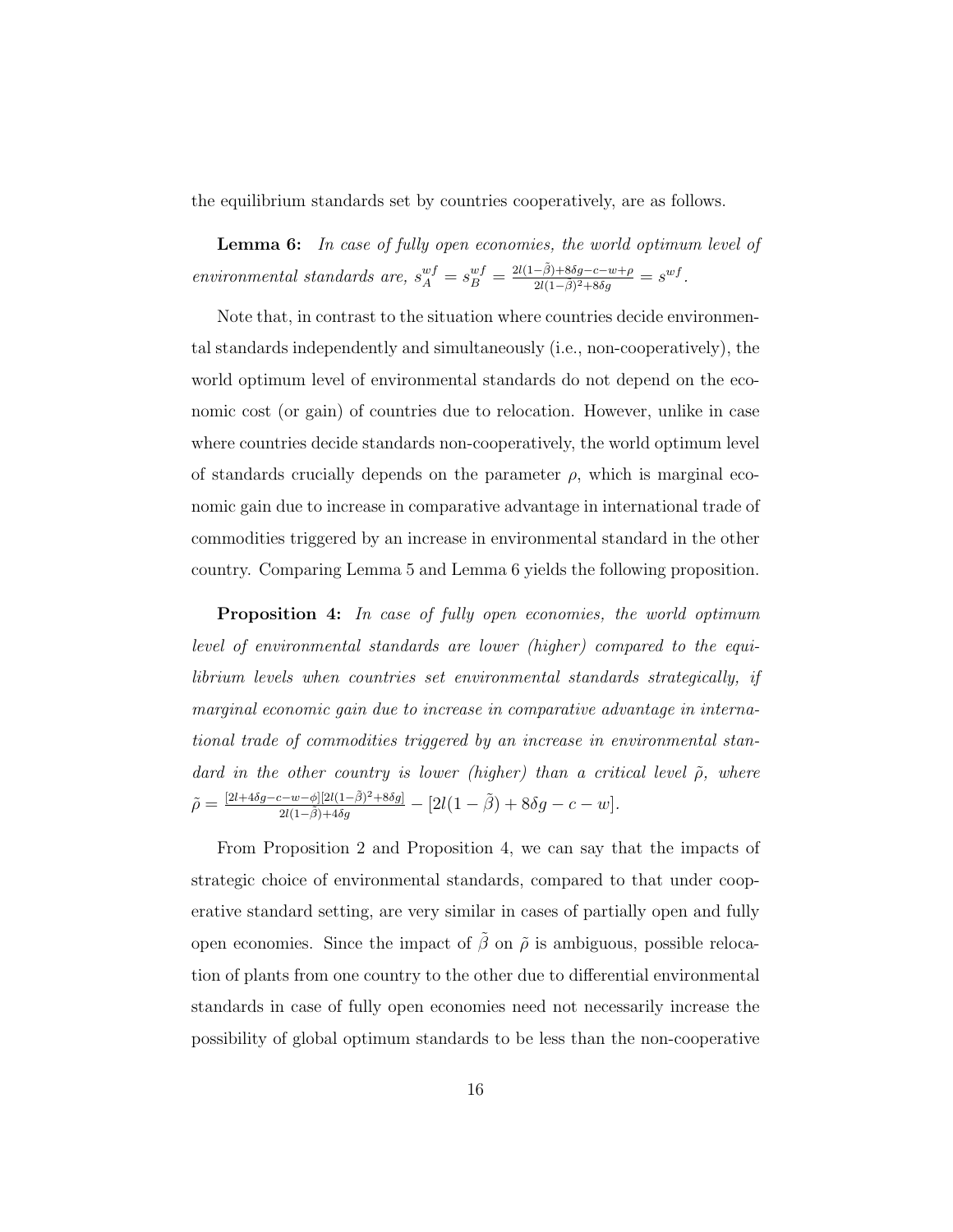equilibrium standards compared to that in case of partially open economies.

#### **5 Conclusion**

This paper examines the strategic nature of choice of environmental standards under different degrees of openness of countries and compares equilibrium outcomes with the world optimum. It shows that, if countries are open to trade, strategic choice of environmental standards leads to higher levels of standards and lower pollution compared to that in case of closed economies. It also shows that whether cooperative choice of environmental standards, which gives rise to world optimum, leads to higher environmental standards or not, compared to the situation where countries decide environmental standards non-cooperatively, crucially depends on (a) the degree of trade openness and (b) the marginal economic gain of one country due to increase in environmental standard in other country. In case of partially open economies, if the second factor is weak, simultaneous and independent choice, i.e., strategic choice, of environmental standards by countries leads to higher environmental standards than the world optimum. In contrast, the world optimum level of environmental standards are always higher than that under strategic choice, in case of closed economies.

Our results indicate that existence of supranational authorities that set environmental standards for the countries from the world welfare perspective or facilitates cooperation among countries to set environmental standards cooperatively, need not necessarily lead to lower levels of pollution compared to that under strategic choice.

In this paper, for simplicity, we have considered symmetric loss functions of countries. However, it is easy to observe that as long as countries are not